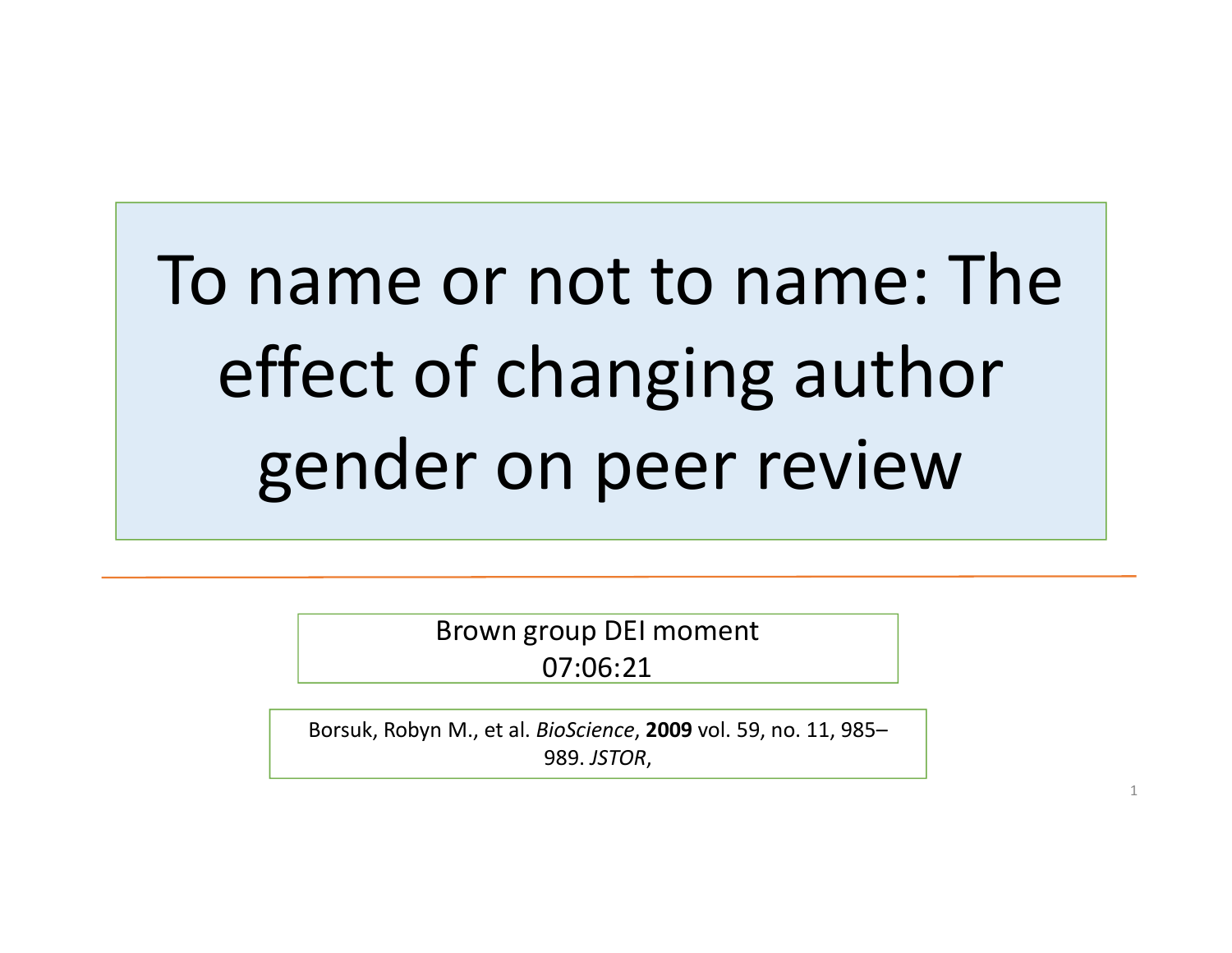#### The Peer review model

The Peer review model is one of the most important tools used in science to assess the relative merit of research. The review process is dependent on the largely unpaid participation of editors, referees and authors in order to function.

At any point of the process, it is possible that the assessment of manuscript will be based on something other than actual scientific merit, or "bias", can occur in relation to attributes of the referee or to attributes of the paper.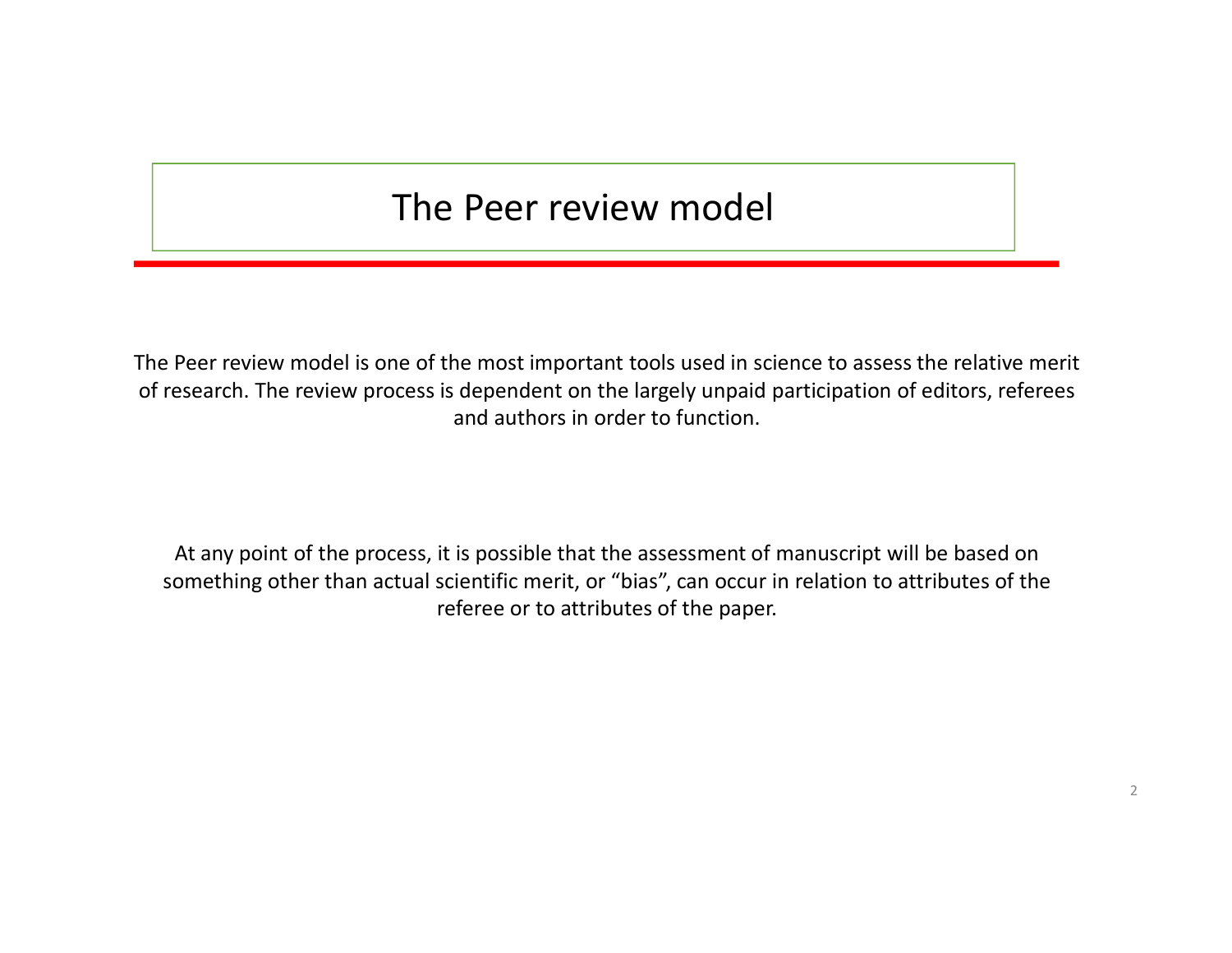#### Influencing factors:

- 1. Qualification/ experience of the reviewer : Scientists with more experience tend to be more critical in their evaluations (Nylenna *et al.* 1994)<br>2. Gender of reviewers: Male referees tend to recommend either acceptance critical in their evaluations (Nylenna et al. 1994) 1. Qualification/experience of the reviewer : Scientists with more experience tend to be more<br>
2. Gender of reviewers: Male referees tend to recommend either acceptance or rejection,<br>
2. Gender of reviewers: Male referees
- whereas females more frequently recommend revisions (Davo et al. 2003)
- 
- Influencing factors:<br>
1. Qualification/experience of the reviewer : Scientists with m<br>
critical in their evaluations (Nylenna *et al.* 1994)<br>
2. Gender of reviewers: Male referees tend to recommend eith<br>
whereas females mo 1. Qualification/experience of the reviewer : Scientists with more experience tend to be more critical in their evaluations (Nylenna et al. 1994)<br>2. Gender of reviewers: Male referees tend to recommend either acceptance or rating, Particularly when the author is not previously known in their field (Lloyd 1990).

The extent of the influences has not been tested experimentally. Most importantly, the sensitivity of author name and gender within the peer review model should be tested to ensure that these general assumptions of the model's objectivity are well founded.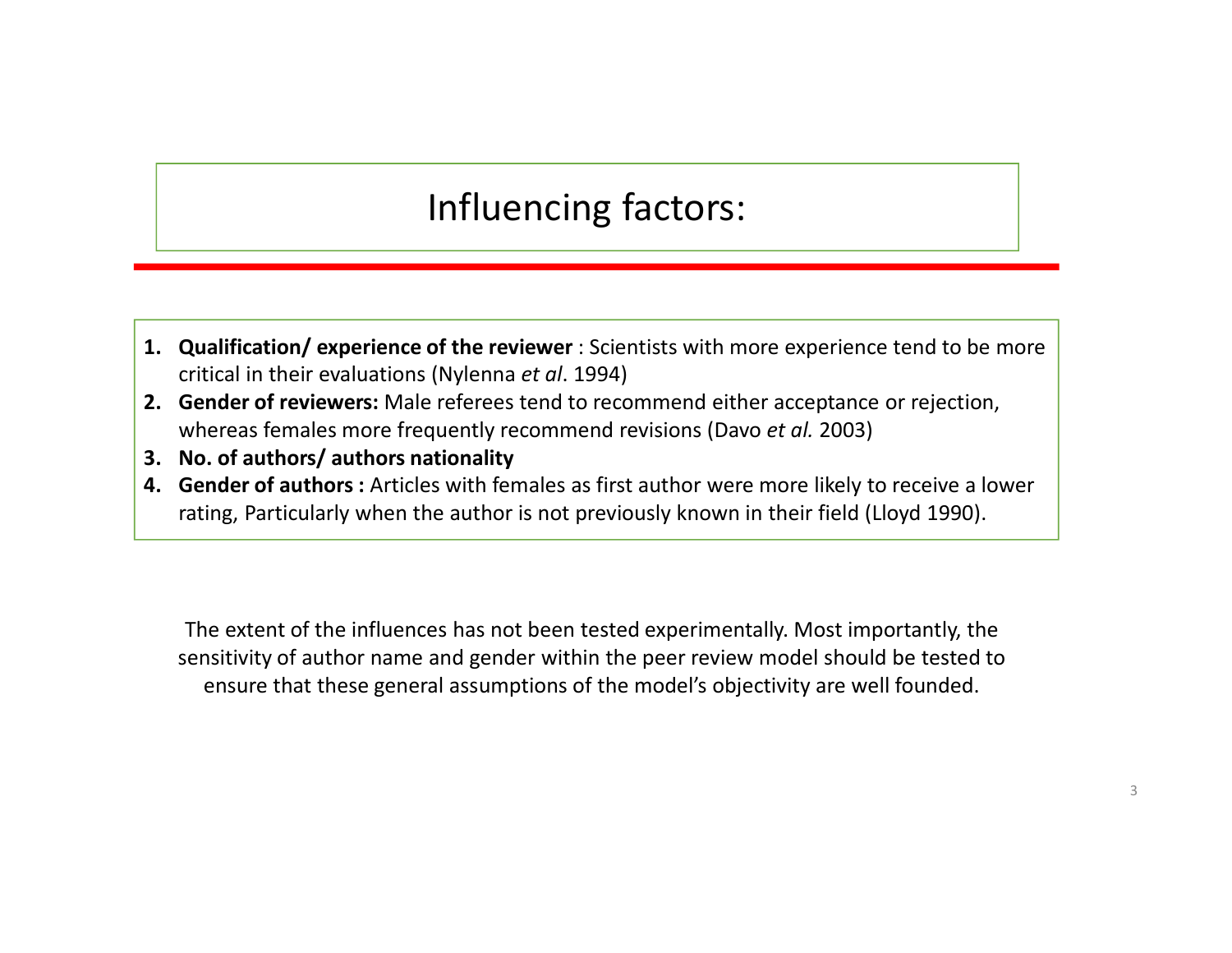# Experiment

Plan: Offering a single article to a broad population of potential referees, including undergraduates, graduate students, postdoctoral researchers, and faculty researchers. The only variation in the article concerned the name of the author. 1. Clear in the single article to a broad population of potential referees, including<br>
1. Author designations, graduate students, postdoctoral researchers, and faculty researchers. The<br>
1. Author designation should not inf **Experiment**<br> **Plan:** Offering a single article to a broad population of potential referees, including<br>
undergraduates, graduate students, postdoctoral researchers, and faculty researchers. The only<br> **Testing the following** Experiment<br> **Experiment**<br> **Plan:** Offering a single article to a broad population of pot<br>
undergraduates, graduate students, postdoctoral research<br>
variation in the article concerned the name of the author.<br> **Testing the f** 

#### Testing the following hypothesis:

- 
- when reviewing.
- 

To the best of their knowledge, this was the first study to explore whether author name changes the perception of a biological study.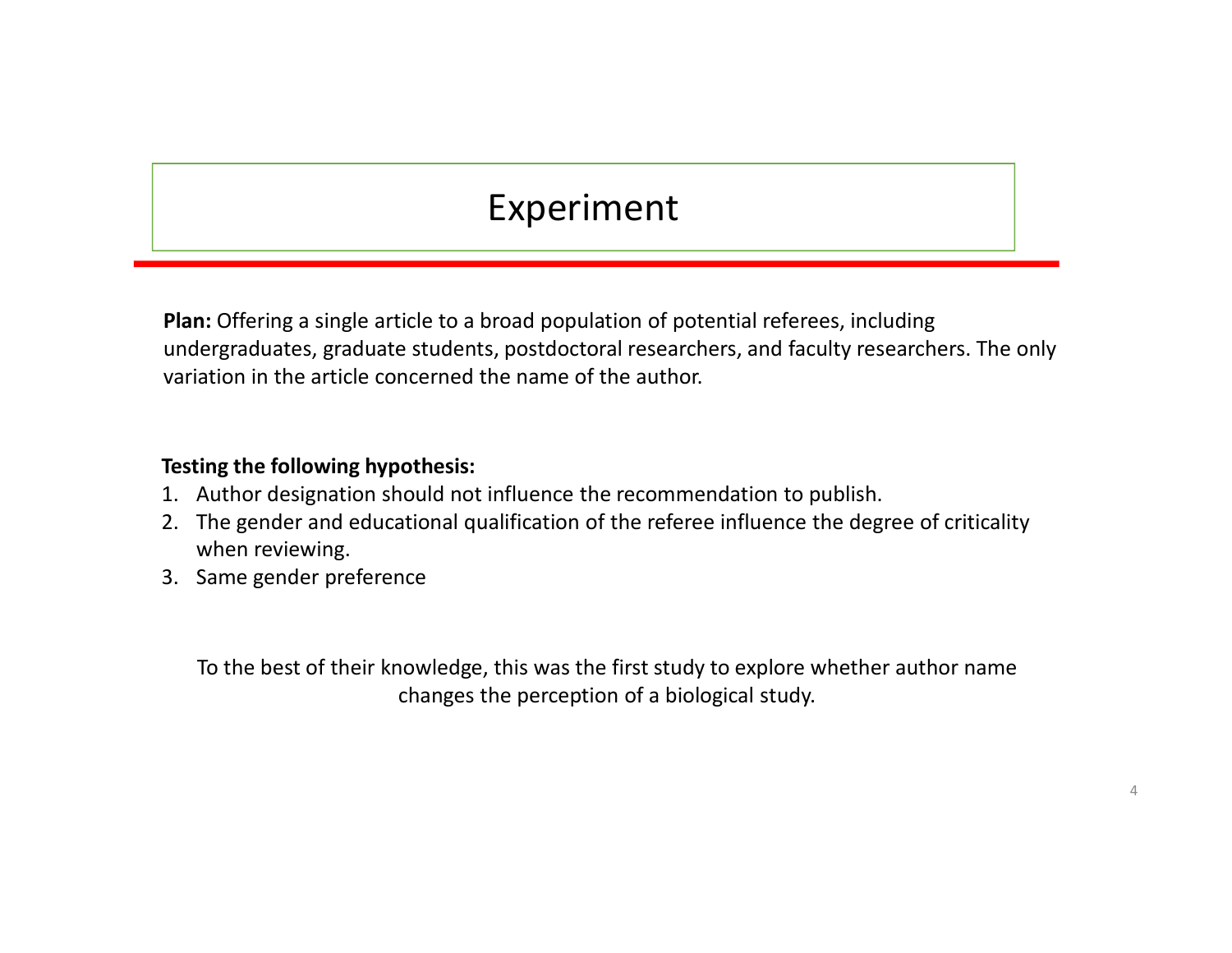#### Sampling design

They used the publication article " Zebra muscles Zebra mussels decrease burrowing ability and growth

decrease burrowing ability and growthnof a native Sampling design<br>
Sampling design<br>
New used the publication article "Zebra muscles<br>
decrease burrowing ability and growthnof a native<br>
snail, *Campleoma decisum"* (Published in<br>
Hydrobiologia).<br>
i. Short length<br>
Elia Clear Hydrobiologia). **Sampling design<br>
They used the publication article " Zebra muscles<br>
decrease burrowing ability and growthnof a native<br>
shail,** *Campleoma decisum***" (Published in<br>
Hydrobiologia).<br>
i. Short length<br>
ii. Clear figures<br>
iii. D Sampling design<br>
They used the publication article " Zebra muscles<br>
decrease burrowing ability and growthnof a native<br>
smail,** *Campleoma decisum***" (Published in<br>
Hydrobiologia).<br>
i. Short length<br>
ii. Clear figures<br>
iii. C Sampling designed**<br> **iii.** They used the publication article "Zebra muscles<br>
decrease burrowing ability and growthnof a native<br>
smail, *Campleoma decisum*" (Published in<br>
ii. Short length<br>
ii. Clear figures<br>
iii. Direct a **interaction of the publication article** "Zebra muscles<br>
decrease burrowing ability and growthnof a native<br>
since the muscle of a mative small, *Campleoma decisum* " (Published in<br>
Hydrobiologia).<br>
i. Short length<br>
ii. Cle They used the publication article " Zebra muscles<br>
decrease burrowing ability and growthnof a native<br>
smail, *Campleoma decisum*" (Published in<br> *Hydrobiologia*).<br>
i. Short length<br>
ii. Clear figures<br>
iii. Direct and uncomp

- 
- 
- 
- journal in 2007
- acceptable and publishable.

mussels compared to snails with zebra mussels. These negative effects of zebra mussels on growth and burrowing ability will likely lead to decreases in snail population densities in the future.

Keywords Brown mystery snail · Burrowing ability · Invasive species · Gastropod · Growth rate · Zebra mussel

Since the arrival of the invasive zebra mussel Dreissena polymorpha (Pallas, 1771) to North America, native aquatic communities have been significantly altered (Lauer & McComish, 2001; Havnes et al., 2005). Non-dreissenid macroin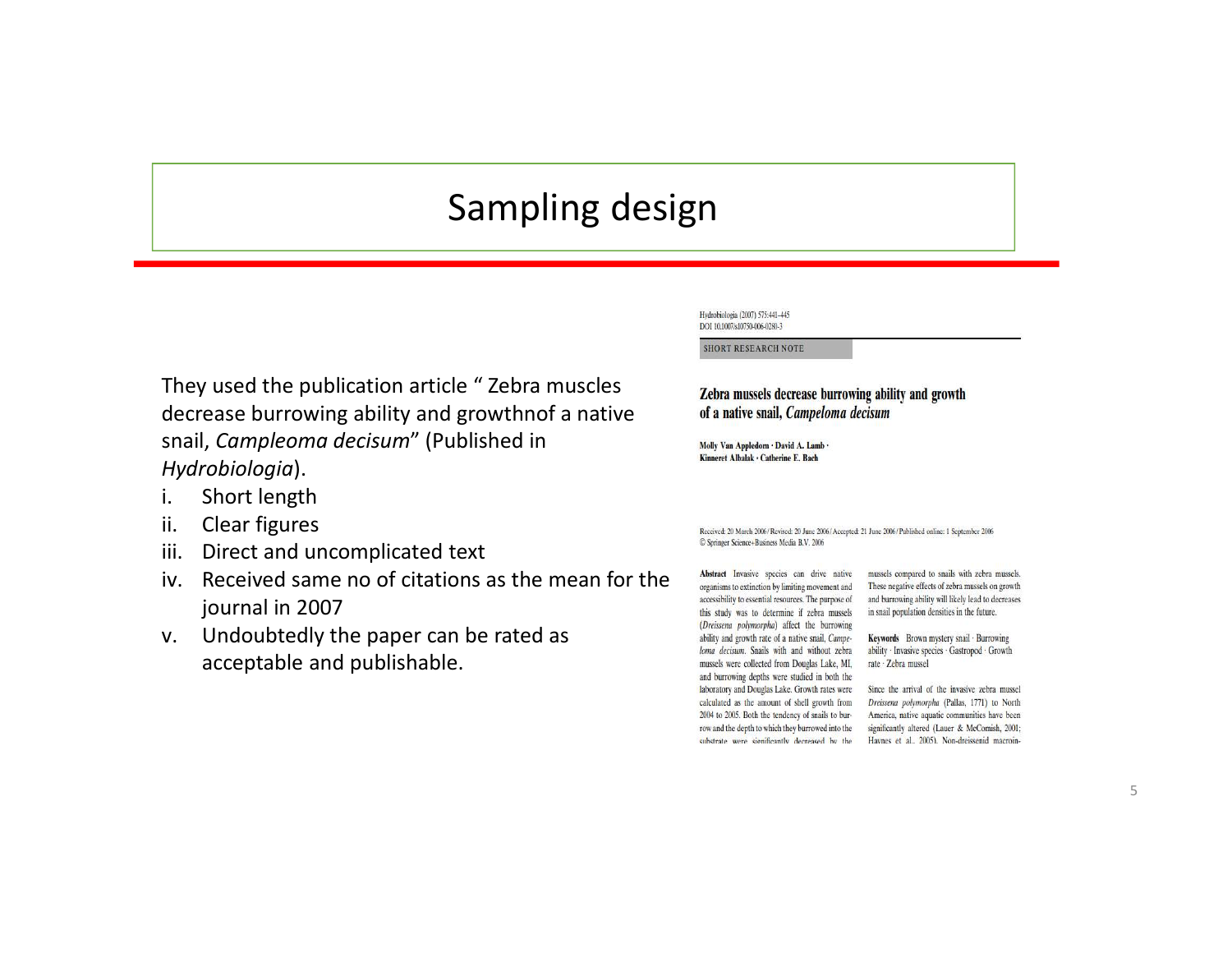# Sampling design

Names of the original authors were removed and replaced by four author designations: **Sampling design<br>
Mames of the original authors were removed and<br>
replaced by four author designations:**<br>
a. No name<br>
b. Initial (J. Thompson)<br>
c. Male (David Thompson)<br>
d. Female (Catherine Thompson)<br>
8.<br>
Reeping the titl **Sampling design<br>
Sampling design<br>
Names of the original authors were removed and<br>
replaced by four author designations: of<br>
a. No name<br>
b. Initial (J. Thompson)<br>
c. Male (David Thompson)<br>
d. Female (Catherine Thompson)<br>
8 Sampling design<br>
Mames of the original authors were removed and**<br> **C.** Male (By four author designations: a. No name<br>
b. Initial (J. Thompson)<br>
c. Male (David Thompson)<br>
d. Female (Catherine Thompson)<br>
8. Keeping the titl **Sampling design<br>
Mames of the original authors were removed and**<br> **Catherine Thompson**)<br> **Catherine Thompson**<br> **Catherine Thompson**<br> **Catherine Thompson**<br> **Catherine Thompson**<br> **Catherine Thompson**<br> **Catherine Thompson**<br>

- 
- 
- 
- 

Keeping the title same, so that any difference for the 4. Faculty evaluation is attributed from only the gender.

Distribution among the different class of reviewers: **gn<br>
1. Undergrad students (no reviewing of reviewers:**<br>
1. Undergrad students (no reviewing experience)<br>
2. Masters and grad students<br>
3. Post doctoral fellows<br>
4. Faculty **Example 18.19 Tangle State State State State State State State State State State State State State State State State State State State State State State State State State State State State State State State State State St Same Scheme Scheme Scheme Scheme Scheme Scheme Scheme Scheme Scheme Scheme Scheme Scheme Scheme Scheme Scheme Scheme Scheme Scheme Scheme Scheme Scheme Scheme Scheme Scheme Scheme Scheme Scheme Scheme Scheme Scheme Scheme gname of the community of the Community of the Community of the Community of the community of the community of the community of the community of the community of the community of the community of the community of the comm** 

- experience)
- 
- 
- 

Survey done by both in online and offline mode. The name, gender, career stage of each respondent were recorded.



The York University Human Protocol Research Committee approved this research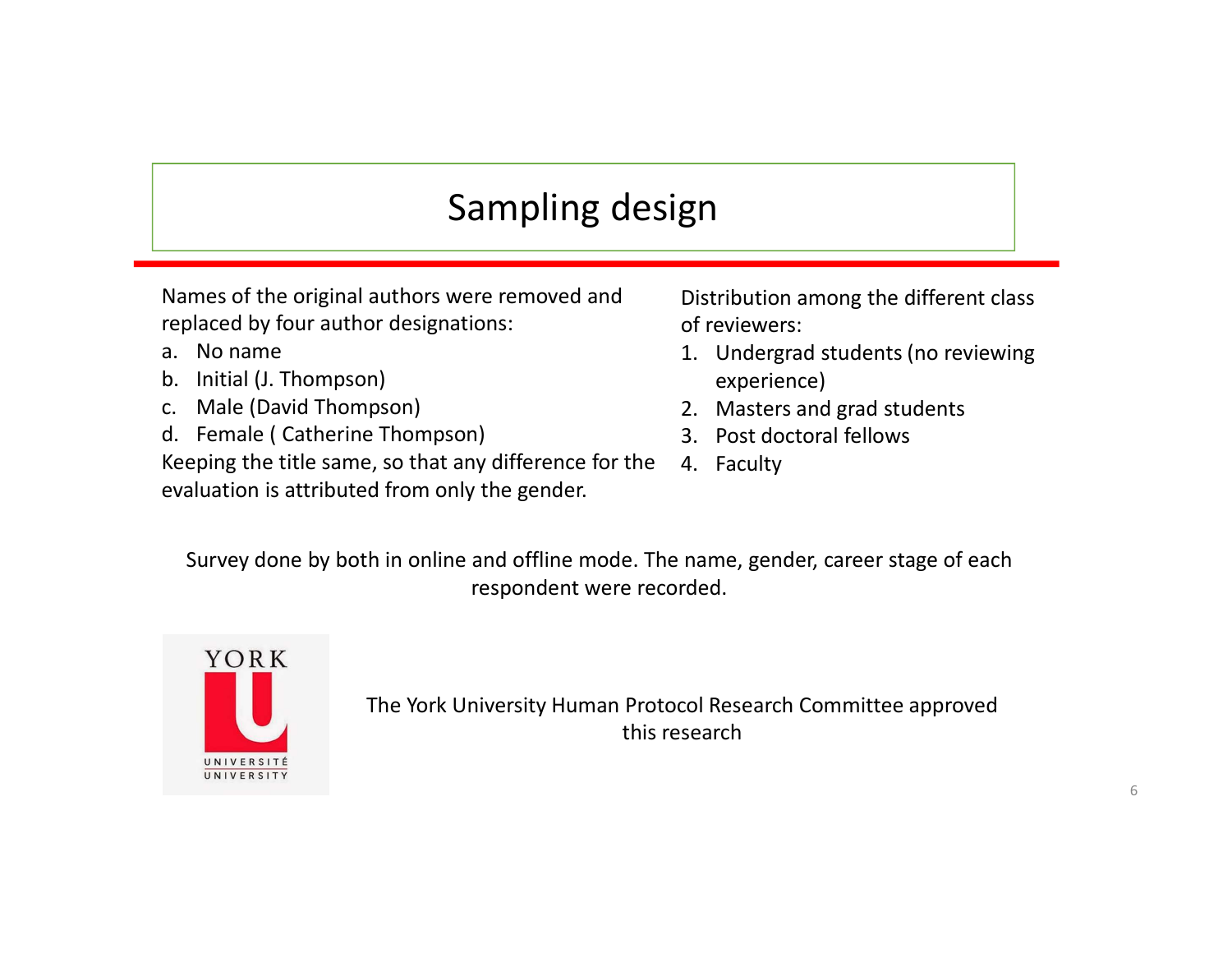#### Statistical analyses

|                                                                    | Strongly<br>disagree |   | Neither agree<br><b>Disagree</b> nor disagree | Agree  | <b>Strongly</b><br>agree |
|--------------------------------------------------------------------|----------------------|---|-----------------------------------------------|--------|--------------------------|
| 1. I have prior knowledge on the subject of this article           | $\circ$              | ා |                                               |        | ◯                        |
| 2. This article is suitable for publication                        |                      | ാ |                                               | $\cup$ | $\circ$                  |
| 3. The title captured my attention                                 | ഠ                    | ు |                                               |        | $\circ$                  |
| 4. The abstract is useful                                          | ు                    |   |                                               |        |                          |
| 5. The graphs are useful, appropriate and clear                    | ◌                    | ⊙ | ാ                                             |        | $\circ$                  |
| 6. The concepts this article is trying to convey<br>understandable | 0                    |   |                                               | റ      |                          |
| 7. This topic merits scientific research                           |                      |   |                                               |        |                          |

Total respondents: 989 ( 230 in class, 759 online) Used chi-square statistics and general linear model (GLM) to analyze net quality score.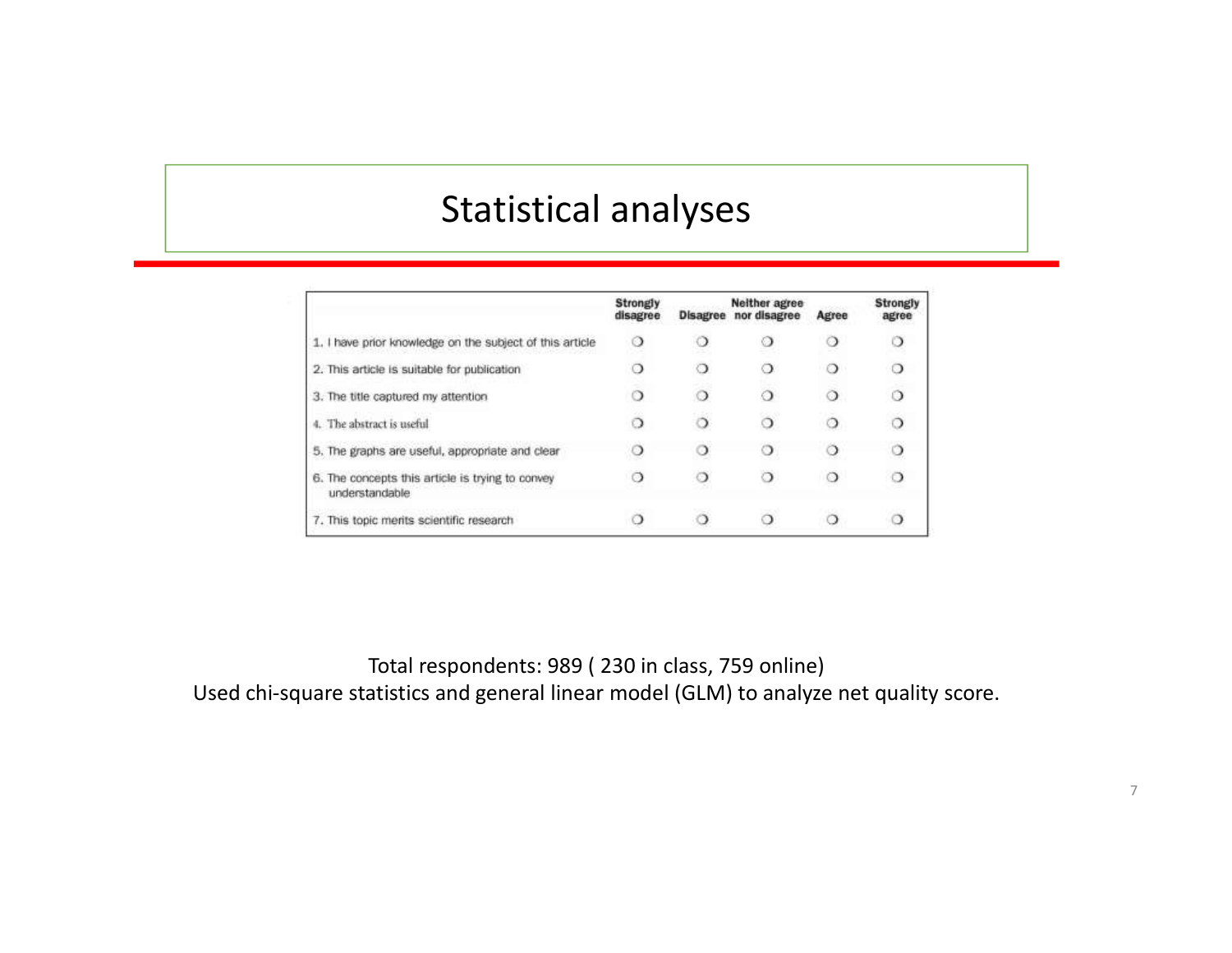#### Results

- Results<br>
Results<br>
1. The author designated test manuscripts<br>
were equally distributed to each group.<br>
2. Female respondents (62%) more than<br>
male respondents (38%).<br>
3. Undergrad (86.4%). Grad students were equally distributed to each group.
- male respondents(38%).
- **Example 18 ACC 12.1 Female respondents (62%)**<br>2. Female respondents (62%) more than<br>2. Female respondents (62%) more than<br>male respondents (38%).<br>3. Undergrad (86.4%), Grad students<br>(10.3%), Post doctoral researchers (3.3 **Example 18.4.1 The author designated test manuscripts**<br>3. Undergrad state in the manuscripts<br>3. Undergrad (86.4%), Grad students<br>3. Undergrad (86.4%), Grad students<br>3. Undergrad (86.4%), Grad students<br>10.3%), Post doctora (10.3%), Post doctoral researchers (3.3%).

Author gender had no effects on rejection rates for online referees.

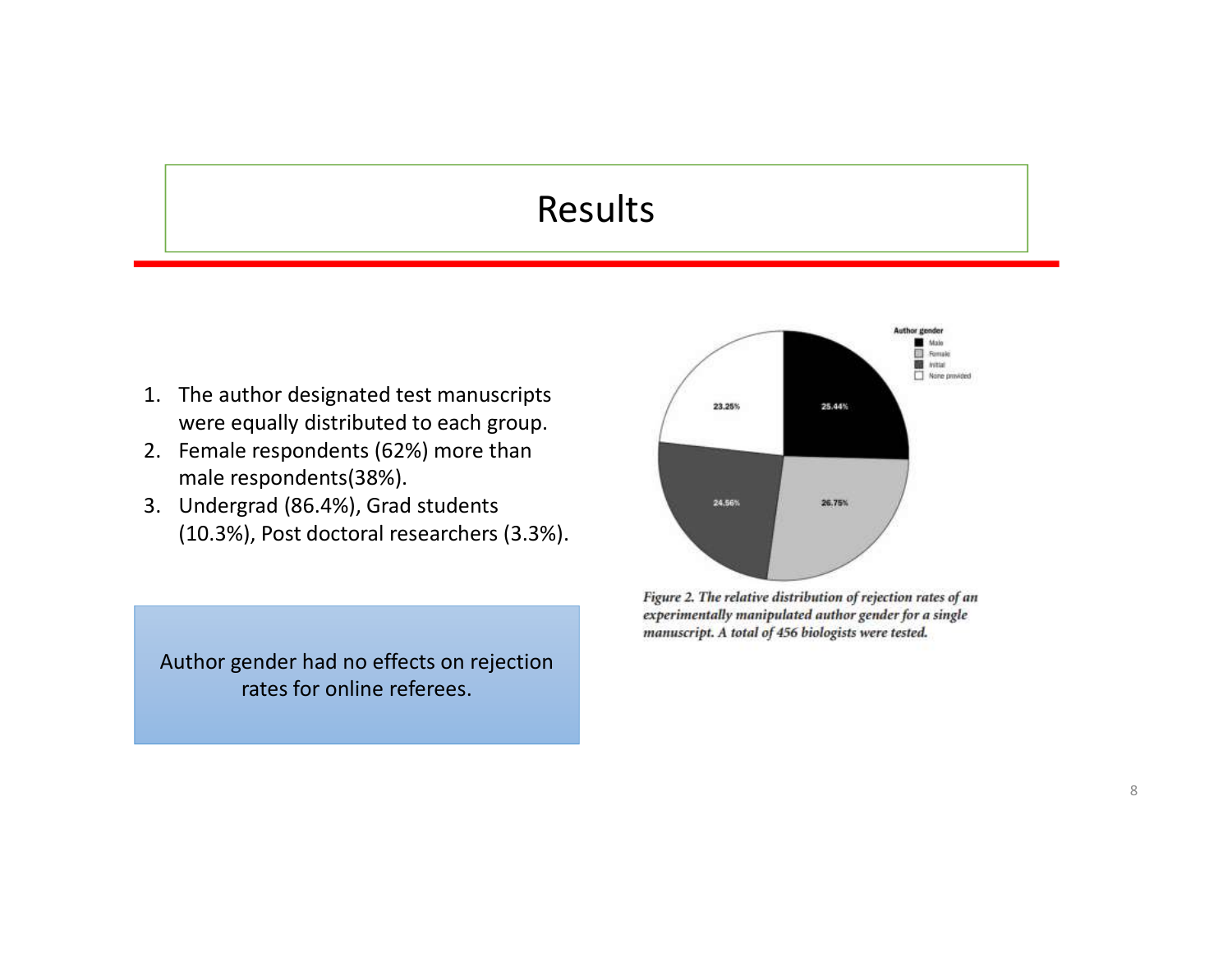#### Results



gender by author gender of a single manuscript experimentally manipulated for author name. A total of 238 biologists were tested.

÷.

Referees were not more likely to accept authors of their own gender, nor did they rate their own gender more favorably.

#### Other observations:

1. post doctoral researchers and graduate students were however, more likely to reject the manuscript than undergraduate students.

2. Female respondents generally rated manuscripts significantly lower than did the male respondents.

3. Female postdoctoral researchers were more critical than any other group.  $\begin{array}{ccc} \hline \end{array}$